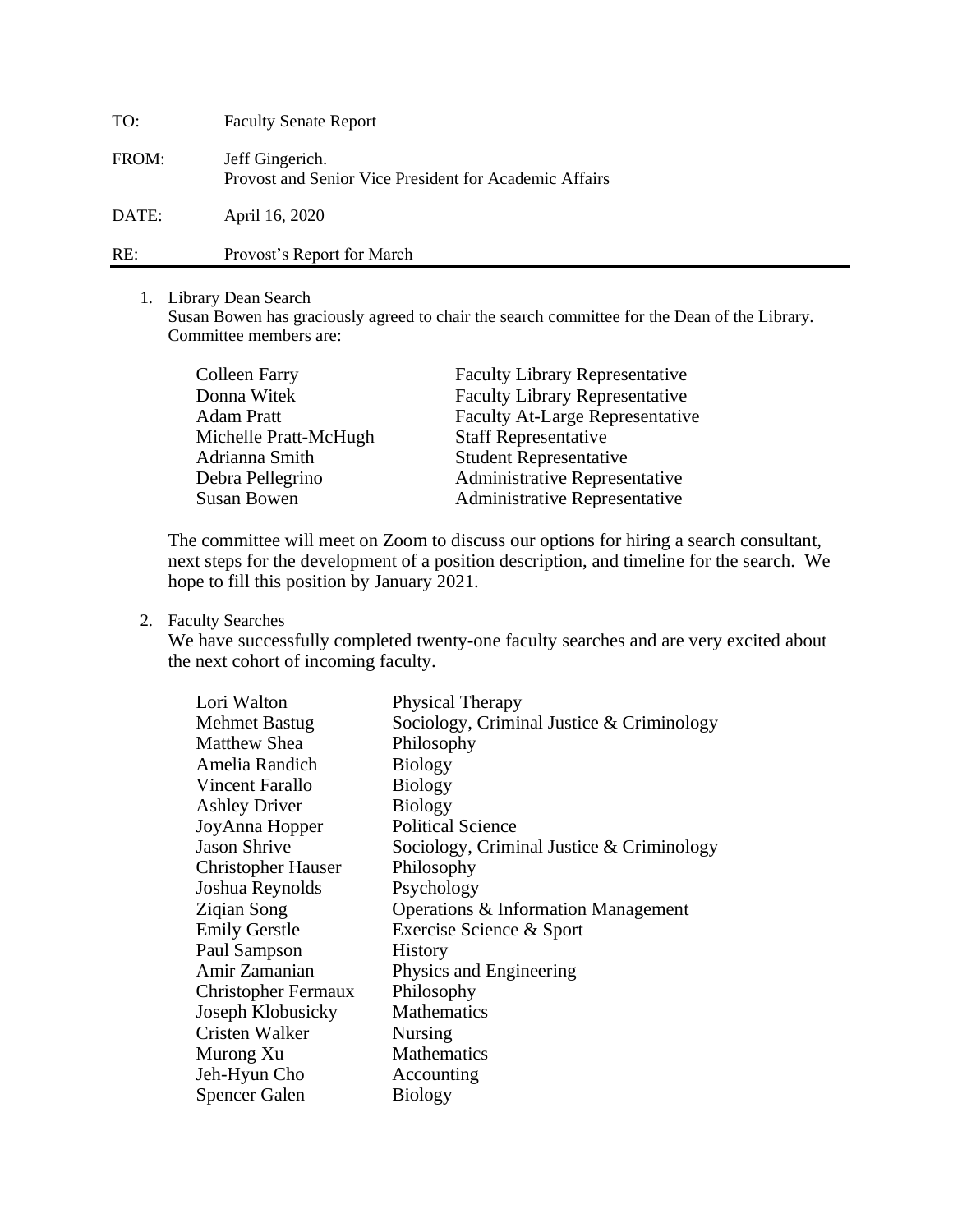Brian Snee Communication and Media

3. Department Chairperson Elections

The results of the elections for fourteen department chairs are listed below:

| <b>Janice Voltzow</b> | <b>Biology</b>                           |
|-----------------------|------------------------------------------|
| Richard Plishka       | <b>Computing Science</b>                 |
| Joseph Kraus          | English & Theatre                        |
| Marzia Caporale       | LA/W/S                                   |
| <b>Thomas Shimkus</b> | <b>Mathematics</b>                       |
| W. Andrew Berger      | Physics/Engineering                      |
| Michael Allison       | <b>Political Science</b>                 |
| John Norcross         | Psychology                               |
| Maria Poggi Johnson   | Theology/Religious Studies               |
| Maria Oreshkina       | Education                                |
| Kimberly Subasic      | <b>Nursing</b>                           |
| Iordanis Petsas       | Economics/Finance                        |
| Satya Chattopadhyay   | Management, Marketing & Entrepreneurship |
| George Aulisio        | Library                                  |

## 4. Diversity Initiatives

The Diversity Initiatives Review Board is accepting applications for the funding of diversity education programs through April 30, 2020. The Diversity Initiatives Fund is available to campus groups, departments or individuals seeking to promote a greater understanding of diversity through inclusive pedagogies, educational opportunities, multicultural activities and community outreach programs.

Due to the current circumstances, these grants may be used for an extended time frame – projects to be completed by December 2021.

- 5. Office of Research Services and Sponsored Programs The following faculty and students have been awarded a President's Fellowship for Summer Research (2020)
	- Arthur Catino/Jake Selingo -- *Synthesis of Chiral Tetraarylmethanes*
	- Emily Hopkins/Danielle Cook -- *Parent/Child Play*
	- Christopher Howey/Margaret McGrath -- *Studying the Effects of Ambien Light at Night (ALAN) on the Natural Rhythmicity of Glucocorticoids*
	- Patrick Orr/Giovanni Gunawan -- *Biochemical and Behavioral Effects of Prenatal Acetaminophen Exposure in C57Bl/6 Mue*
	- Dr. Anne Royer/Sarah White -- *Testing maintenance of divergent "M. ringens" life histories with morphological differences, resource allocation, and inbreeding depression*
	- Dr. Marc Seid/Richard Terranova -- *The Effects of social isolation on axonal pruning in the mushroom bodies of the ant "Pheidole dentata"*
	- Dr. Marc Seid/Cara Webster -- *Army ant raiding as a learning tool for bat foraging behavior*
	- Dr. Jong-Hyun Son/Charles Dominick -- *The effects of high-fat diets acetylcholine esterase during the central nervous system (CNS) development*